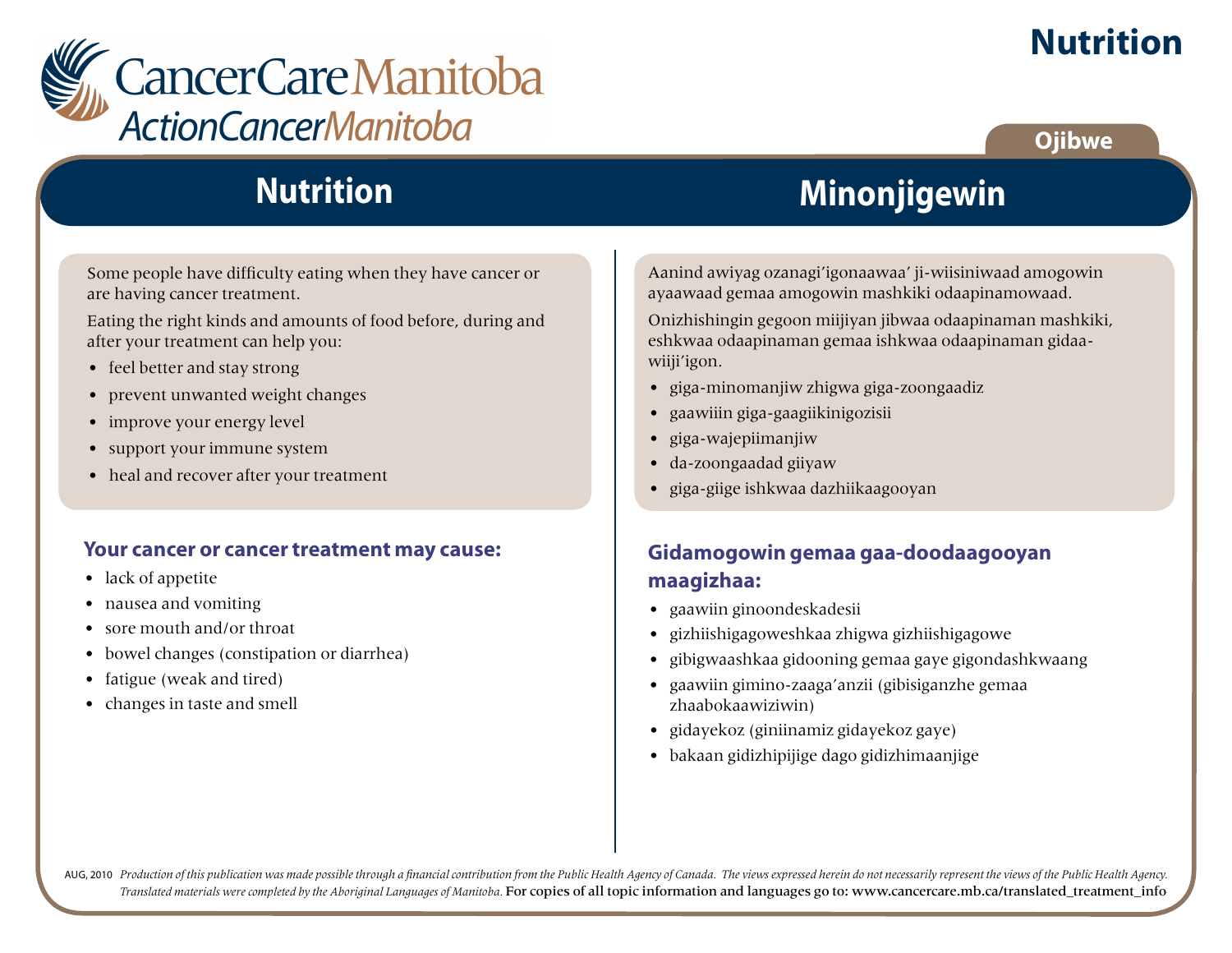

### **Ojibwe**

# **Nutrition**

### **To help you eat better:**

- Try five to six small meals a day instead of three large ones. This will provide you with energy throughout the day.
- Try a variety of foods. Food that didn't taste good before, might taste better now.
- Stock your pantry and freezer with favourite and easy to prepare foods such as canned soup, pudding, canned fish, cheese, eggs, yogurt, cottage cheese, cereal, milk and bread. Family and friends may be able to help you do this.
- Stay as active as possible. Even a short walk each day may help improve your appetite.

#### **Ideas to add extra calories:**

- Add whole milk or cream to: cereal, cream soups, milkshakes, pudding, custard, mashed potatoes and cheese sauces.
- Snack on dried fruit, cereal, yogurt, ice cream or milkshakes.
- Add extra butter, margarine, vegetable oil, sauces or gravy to mashed potatoes, bread, pasta, rice, cooked vegetables, hot cereals and soups.
- Try ready to drink liquid nutritional supplements (e.g. Boost, Ensure). They are easy to use and high in protein, calories, vitamins and minerals.
- Talk to a registered dietitian at CancerCare Manitoba for other food choices and ideas.

# **Minonjigewin**

### **Nawach ji-minonjigeyan:**

- Gojitoon naaning gemaa ningodwaaching ji-wiisiniinsiyan apiich wiin nising ji-gichi-wiisiniyan. Nawach giga-wajepii gabe-giizhig.
- Bebakaan gegoon miijin. Gegoon gii-maazhipidamaan maagizhaa giga-minopidaanan.
- Gwaawaandatoon gegoon gaa-jiikendaman ji-miijiyan daabishkoo gegoon biiwaabikokaadegin, zhiiwangin, giigoo, odotawag, waawanoon, doodooshaaboowangin, gigizhebaa-miijim, zhigwa bakwezhigan. Gagwejim awiya ji-wiiji'ig owe izhichigeyan.
- Gagwe-mamaajiin. Abooshke besho izhi-babaamoseyan gidaawiiji'igon ji-wiisiniyan.

### **Ji-giikinaman aaniin minik wiisiniyan:**

- Doodooshaaboo gemaa manebimaan dagonan: gigizhebaa wiisiniyan, naboobiing, dakaag minikwewin, zhiiwangin miijimensan, zhigwawindwaa opiniig zhigwa bebakaan odotawagin.
- Baasowaad bagaanag, gigizhebaa-miijim, doodooshaaboowang gegoo, gaa-dakaag, gemaa gaa-dakaag menikweng.
- Dagonan doodooshaaboo bimide, bebakaan bimiden, naboobiikaanan opining gaa-dagonaman, bakwezhigan, bakwezhiganaabookaan, manoomin, giizhidegin gitigaanensan gemaa gizhidegin gigizhebaa-miijim zhigwa naboobiin.
- Gojitoon ji-minikweyan mashkikiin gaa-dagonigaadegin minikwewinan daabishkoo Boost, Ensure gaa-ijigaadegin. Wendadoon ji-aabadakin giwiiji'igonan idash ji-mino-ayaayan zhigwa ji-zoongaadiziyan.
- Gaganoozh awiya CancerCare Manitoba ji-wiiji'igon wegonen jimiijiyan wegonen gaye bakaan ge-doodamamban.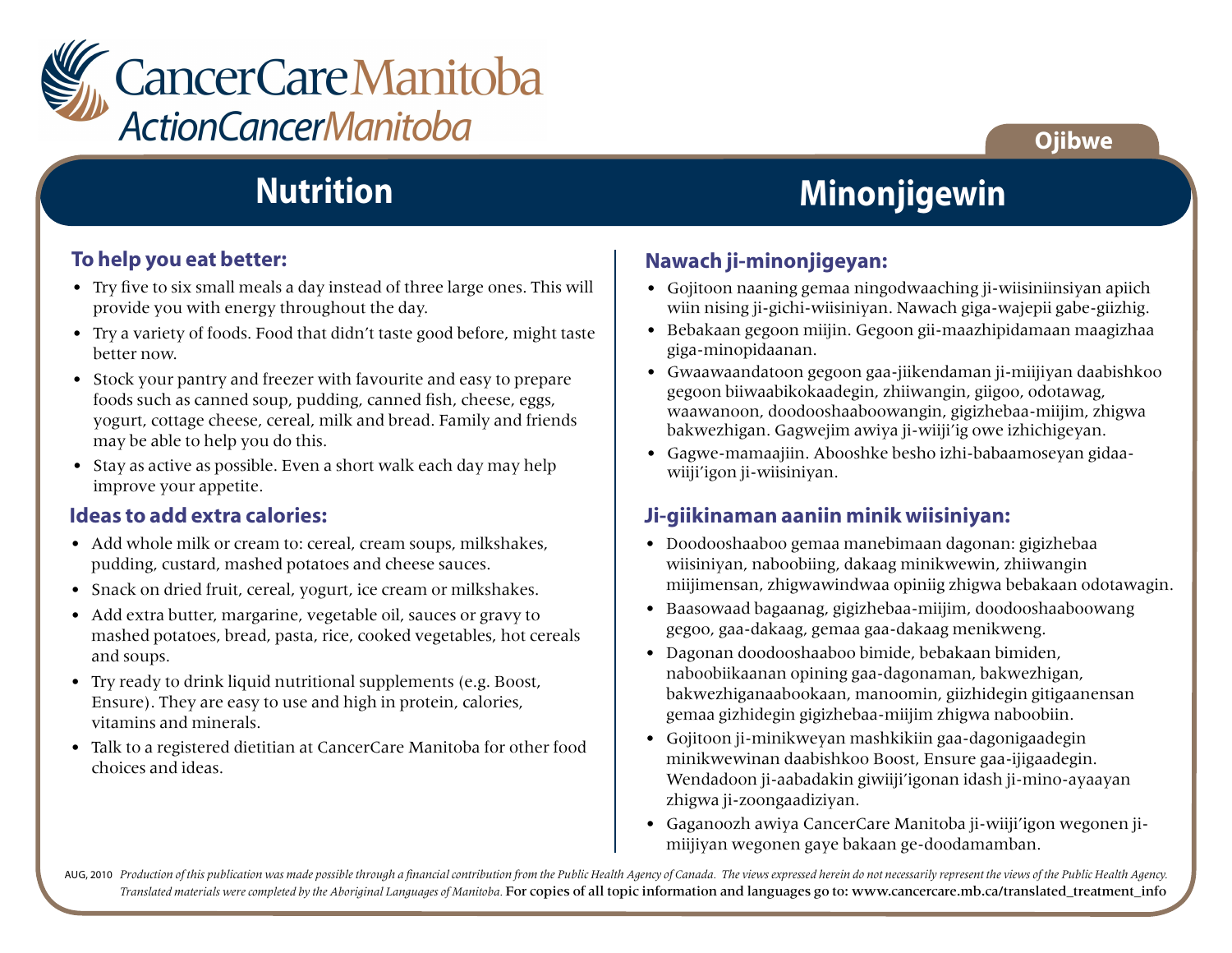

# **Nutrition**

#### **Ideas to add extra protein:**

- Add grated cheese to soup, mashed potatoes, vegetable sauces and casseroles.
- Snack on hard cheese, cottage cheese, nuts, seeds, eggs and canned fish.
- Add peanut butter or other nut butters to sliced fruit, toast, muffins, crackers, ice cream and milkshakes.
- Talk to a registered dietitian at CancerCare Manitoba for other food choices and ideas.

#### **Fluids are important for your body to function well**

- If you don't drink enough fluids you may feel tired, lightheaded and/or sick to your stomach.
- If you are losing weight choose fluids that contain calories such as: milk, juice, milkshakes or liquid nutritional supplements (e.g. Boost, Ensure).
- Drink less fluid with your meals if you feel full quickly.

### **Minonjigewin**

**Ojibwe**

#### **Gegoo ji-wiiji'igooyan:**

- Odotawag dagonan ginaboobiiming, opiniing, gitigaanensing zhigwa gidabwewining.
- Gagwejipidan mashkawaag odotawag, bagaanag, gitigensan, waawanoon zhigwa biiwaabikokaazod giigoo.
- Dagonan bagaani-bimide gemaa bakaan bagaani-bimiden amwadwaa zhiiwijiiminag, bakwezhigan, bakwezhiganensag, gaadakaag zhigwa gaa-dakaag menikweyan.
- Gaganoozh awiya CancerCare Manitoba aaniin jiizhichigeyamban.

#### **Gegoo minikweyan onizhishin giiyaw onji**

- Giishpin minik minikwesiwan gidayekomanjiw, gigiiwashkweyaabandam gemaa gaye gidaa-aakoshkade.
- Giishpin ani-bakadeyan, doodooshaaboo minikwen, zhiiwijiiminaaboon, gaa-dakaag menikweyan gemaa gaamashkikiiwangin minikwewinan daabishkoo Boost zhigwa Ensure.
- Gego niibowa minikweken wiisiniyan, zhemaag gigamooshkinemanjiw.